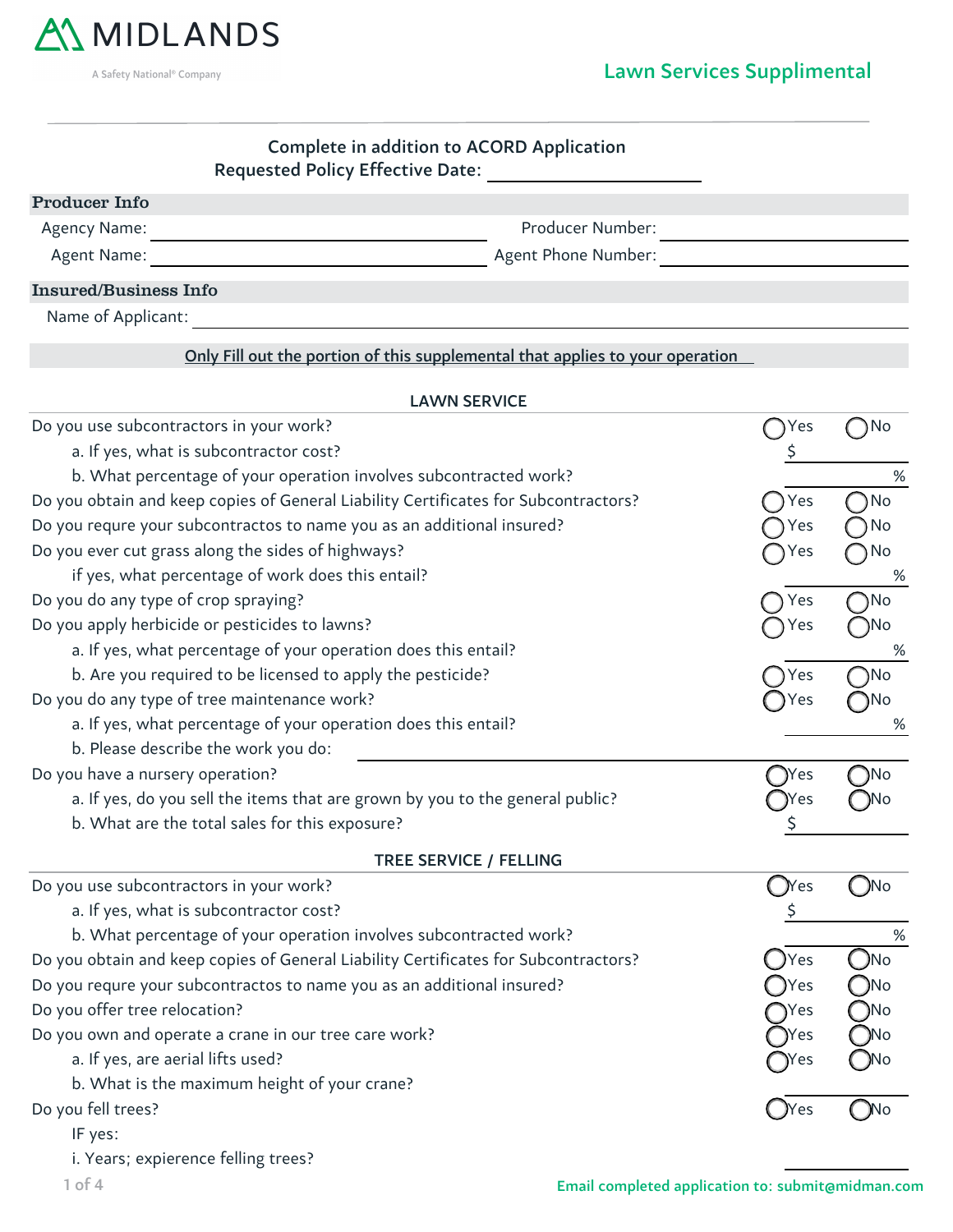| ii. Do you have a documenteed hazard identification plan?<br>iii. Do you always use a pull line?                  | <b>JYes</b>    | ( )No                  |
|-------------------------------------------------------------------------------------------------------------------|----------------|------------------------|
| iv. Do you use felling wedges?                                                                                    | Yes<br>)Yes    | ( )No<br>$\bigcirc$ No |
| v. What is the maximum tree height you will fell?                                                                 |                |                        |
| What type of protection do you use to protect the general public during tree felling operations?                  |                |                        |
| What type of chainsaw safety training do you require your workers take?                                           |                |                        |
|                                                                                                                   |                |                        |
| Are you required to be licensed by the state?                                                                     | $\bigcirc$ Yes | $\bigcirc$ No          |
| Are all government and industry standards regarding safe tree care adheared to?                                   | )Yes           | つNo                    |
| Do you use chemicals?                                                                                             | <b>Yes</b>     | -)No                   |
| a. If yes, what types of chemicals are used?                                                                      |                |                        |
| b. How are these chemicals stored?                                                                                |                |                        |
| c. Where required by law, are your workers licensed?                                                              | Yes            | $\bigcirc$ No          |
| d. Do they follow state, federal and manufactures regulations and recommendations?                                | <b>T</b> Yes   | $\bigcap$ No           |
| Do you perform Utility line-clearance work?                                                                       | $\gamma$ Yes   | $\bigcap$ No           |
| If yes, what safety procections do you put in place to keep the general public away from work being<br>performed? |                |                        |
| Do you require public utlities be identified and marked before any undergroud or digging begins?                  | ( )Yes         | ( )No                  |
| <b>LANDSCAPE GARDENING</b>                                                                                        |                |                        |
| Do you use subcontractors in your work?                                                                           | $\bigcap$ Yes  | $\bigcirc$ No          |
| a. If yes, what is subcontractor cost?                                                                            |                |                        |
| b. What percentage of your operation involves subcontracted work?                                                 |                | $\%$                   |
| Do you obtain and keep copies of General Liability Certificates for Subcontractors?                               | Yes            | No                     |
| Do you requre your subcontractos to name you as an additional insured?                                            | )Yes           | ( )No                  |
| Do you apply pesticides?                                                                                          | Yes            |                        |
| a. If yes, please describe?                                                                                       |                |                        |
| b. Are any restricted use substances?                                                                             | Yes<br>$\cup$  | ( )No                  |
| If yes, please list:                                                                                              |                |                        |
| c. Do you follow state, federal and manufactures regulations and reccomendations?                                 | $\bigcirc$ Yes | $\bigcap$ No           |
| Do you ever use explosives?                                                                                       | <b>Yes</b>     | DNo J                  |
| a. If yes, do you perform the work?                                                                               | <b>T</b> Yes   | $\bigcirc$ No          |
| b. Do you subcontract the blasting work to others when necessary?                                                 | $\gamma$ Yes   | $\bigcirc$ No          |
| Do you require public utilites be identified and marked before any underground or digging                         |                |                        |
| begins?                                                                                                           | $\bigcirc$ Yes | $\bigcirc$ No          |
| Do you do any of the following type of work?                                                                      |                |                        |
| a.Crop Spraying                                                                                                   | Yes            | $\bigcap$ No           |
| b. Retaining wall construction                                                                                    | $\bigcap$ Yes  | $\bigcirc$ No          |
| c. Installation of walkways                                                                                       | Yes            |                        |
| d. Installation of landscape lighting                                                                             | <b>T</b> Yes   | $\neg$ No              |
| e. Installation of Decks                                                                                          | <b>TYes</b>    | $\bigcap$ No           |
| $2$ of 4<br>Email completed application to: submit@midman.com                                                     |                |                        |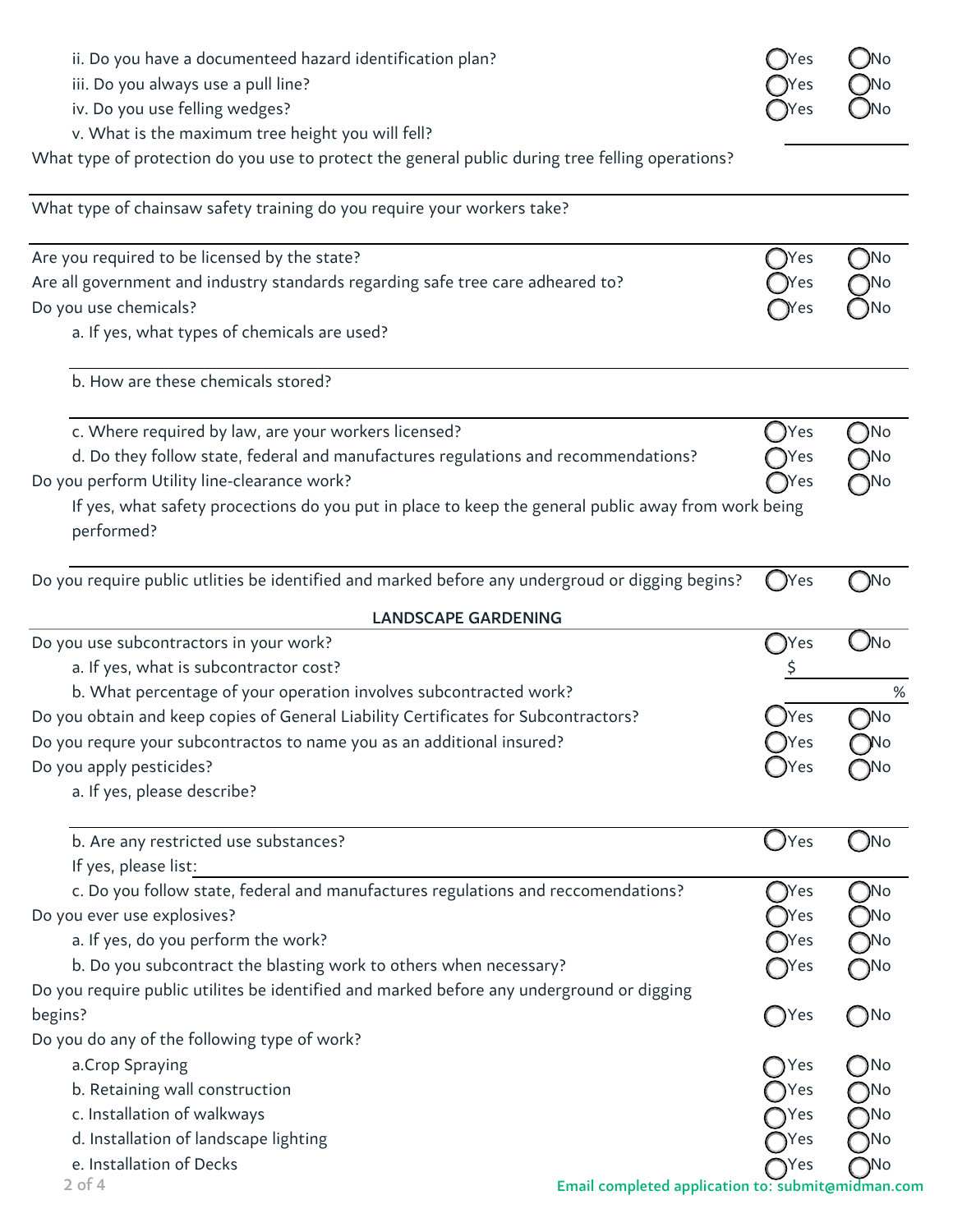| f. Installation of lawn sprinkler systems                                           | Yes                | ∩No           |
|-------------------------------------------------------------------------------------|--------------------|---------------|
| g. Installayion of man-made ponds                                                   | Yes                | )No           |
| h. Snow removal operations                                                          | Yes)               | )No           |
| Do you selll any private label products?                                            | Yes                | Mo)           |
| if yes, please describe                                                             |                    |               |
| Do you provide any type of lawn care service?                                       | $\bigcap$ Yes      | $\bigcirc$ No |
| if yes, please describe                                                             |                    |               |
| Do you apply lawn care herbacides and/or pesticides?                                | Yes                | $\neg$ No     |
| Are you required to be licensed?                                                    | Yes                | 7No           |
| Do you have a nursery operation?                                                    | Yes                | ٦N٥           |
| a. If yes, do you sell the items that are grown by you to the general public?       | Yes                | ิ∕No          |
| b. What are the total sales for this exposure?                                      | \$                 |               |
| <b>SNOW REMOVAL CONTRACTOR</b>                                                      |                    |               |
| Percentage of work performed:                                                       |                    |               |
| Commercial:                                                                         |                    | %             |
| Industrial:                                                                         |                    | $\%$          |
| Residential:                                                                        |                    | $\%$          |
| Total Reciepts from all operations:                                                 |                    |               |
| from snow removal:                                                                  | \$                 |               |
| Total Payroll from all operations:                                                  | \$                 |               |
| from snow removal:                                                                  |                    |               |
| Number of emplyees:                                                                 |                    |               |
| Years in the Snow Removal business:                                                 |                    |               |
| Does the Insured remove snow from:                                                  |                    |               |
| a. Parking Lots                                                                     | Yes                | )No           |
| b. Sidewalks                                                                        | Yes                | ۱No           |
| c. Driveways                                                                        | Yes                | )No           |
| d. Roadways                                                                         | )Yes               | 7No           |
| Any major highways or interstates?                                                  | 'es                | ۱No           |
| e. Roofs                                                                            |                    |               |
| What equipment does the insued use other than truck and plow?                       |                    |               |
| What is the expierence of the operators?                                            |                    |               |
| Does the Insured use Independent Contractors?                                       | Yes                | $\neg$ No     |
| Does the Insured do any salting?                                                    | Yes                | ๅNo           |
| Do contractual.service agreements provide the following provisions?                 |                    |               |
| a. Specified duties regarding timing of snow removal                                | ( )Yes             | -)No          |
| b. Specidied duties regarding salting.sanding of walkways?                          | Yes                | )No           |
| c. Is there a hold harmless/indemnification agreement?                              | Yes                | $\n  o$       |
| d. Does the contract specifically disclaim applicant's responsibility for refreeze? | Yes                | ⊃No           |
| Is the Insured a member of aSIMA (Snow & Ice Management Assocaition) or a similar   |                    |               |
| organization?                                                                       |                    |               |
| Does applicant have a Commercial Auto Liability Policy in force?                    | _Nes<br>__<br>)Yes |               |
| a. What are the limits of liabilty?                                                 |                    |               |